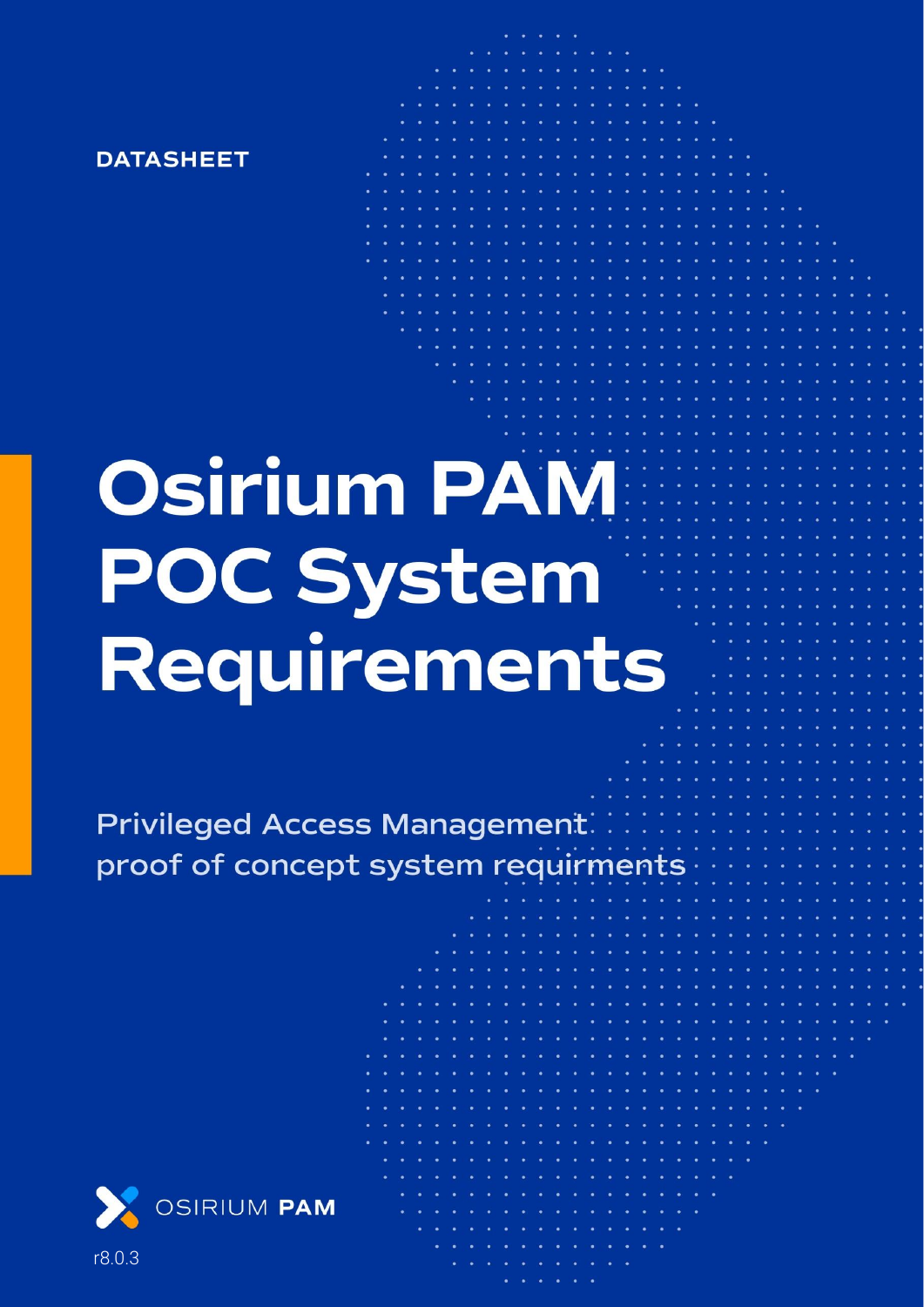#### **Osirium PAM Server**

- Pre built virtual appliance.
- 8 CPU cores.
- 16GB RAM.
- 80GB primary storage
- Secondary disk for session recording (sizing calculator available).
- Contains on-board database with unique Master Encryption Key.
- Available in OVA or VHD format, which can be downloaded from ou[r portal.](https://supportdesk.osirium.com/a/solutions/articles/9000073664)
- Can also be deployed onto a cloud platform, e.g.; Azure, Amazon Web Services, Google Cloud.

#### **The MAP Server (thick client management application proxy)**

- Customer provisioned Windows Server 2012R2 or 2016.
- 4x CPU cores.
- 16GB RAM.
- 40GB SSD.
- Required management tools installed (e.g. RSAT, Checkpoint thick client, MS SQL management studio, etc.).
- Disable on logon 'Message of the Day'.
- Disable Internet Explorer first run wizard.
- Disable Java SSV helper plugin popup.

#### **The PAM UI Server (optional)**

- Pre-built virtual appliance.
- 4x CPU cores.
- 8GB RAM.
- 32GB Disk.

**OSIRIUM** 

• Firefox 68 or above / Google Chrome 76 or above.

#### **Authentication and networking requirements**

- A list of device templates can be found on ou[r Plays well with](https://osirium.com/plays-well-with/) webpage. If you do not find a template for one of your devices, please inform your assigned technical resource. Osirium are continuously creating and adding to our template portfolio.
- If using an SSH key for authentication, the SSH private key will be required when provisioning your device.

- Servers must be assigned a static IP address.
- Full details of ports used between systems, firewall requirements and other networking requirements can be found at: ['What ports are used by the PAM Platform?'](https://supportdesk.osirium.com/support/solutions/articles/9000190743-what-ports-are-used-by-osirium-pam-server-).

### **Your target Windows server prerequisites for enabling task execution**

- A scoping exercise will have taken place to identify your requirements for a successful PoC.
- If any additional requirements/use cases become evident, please contact your assigned technical resource. Alternatively, making use of the Osirium Support portal is a great way to get an instant answer using its chat functionality.
- The current list of supported templates can be found on th[e Plays well with](https://osirium.com/plays-well-with/) webpage



- Requires WinRM over HTTP. This is enabled by default on Windows 2012 servers and above. In order to enable WinRM over HTTPS, this script must be executed: [Enable WinRM.](https://supportdesk.osirium.com/support/solutions/articles/9000192940-setting-up-winrm-on-windows-devices) PowerShell V3 or above is required to run this script.
- For all older versions of Windows servers, the above script must still be executed. By default, WinRM over HTTP is not enabled by default on Windows 2008 servers and older.

#### **Your SSH device pre-requisites**

#### **Active Directory integration requirements**

- LDAPS must be configured on Domain Controller(s).
- WinRM (over HTTP or HTTPS) must be enabled on Domain Controller(s).
- Availability of a Domain Admin account, or a standard Active Directory account with these [permissions.](https://supportdesk.osirium.com/a/solutions/articles/9000191968)
- The ability to create an OU at a location of choice. It is only created if fully managed accounts are used.

## **Do you require any templates that do not appear in the standard bundle?**



osirium.com